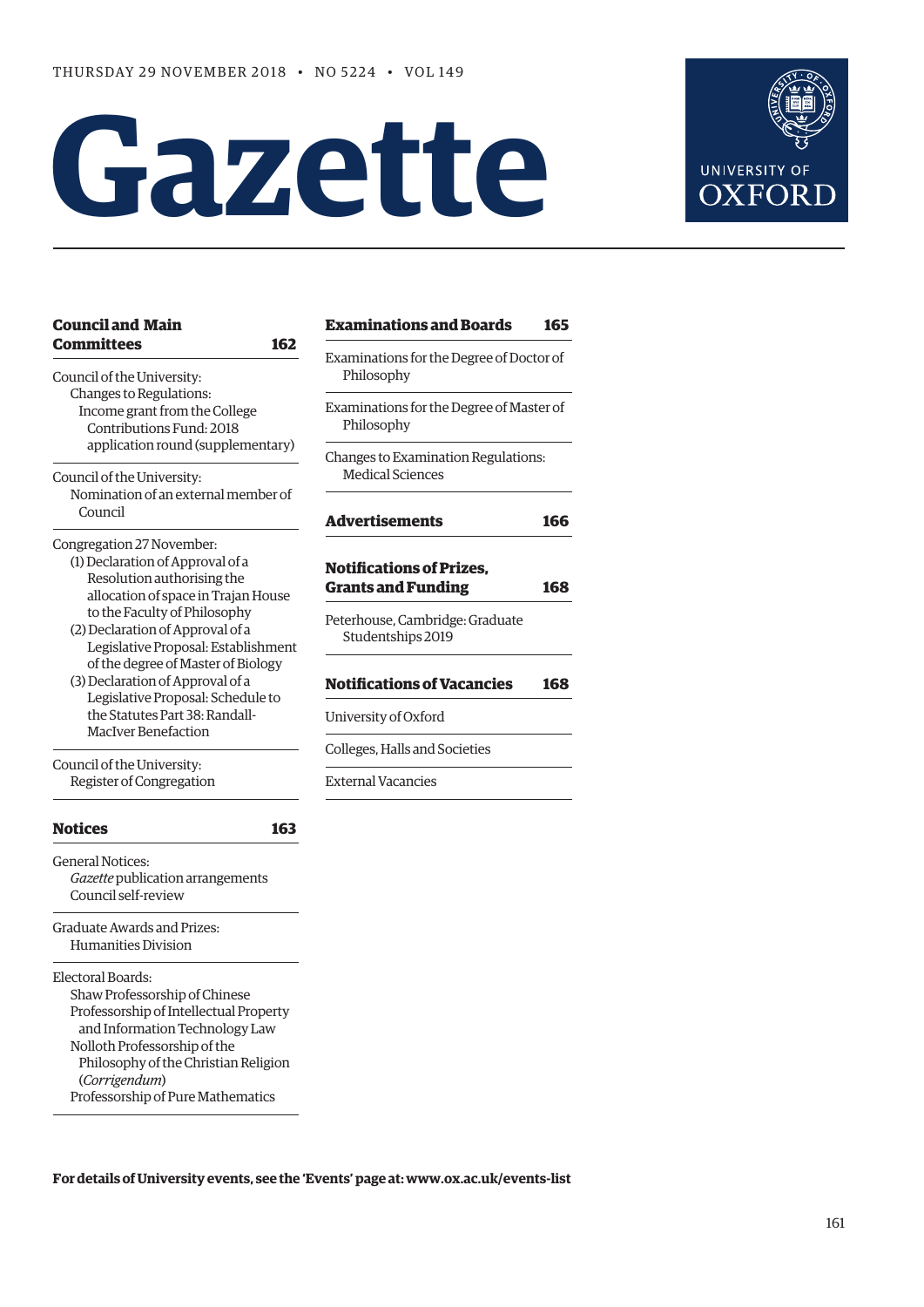## <span id="page-1-0"></span>Council and Main Committees

#### **Council of the University**

#### **Changes to Regulations**

Council has made the following changes to regulations to come into effect on **14 December**.

#### **Income grant from the College Contributions Fund: 2018 application round (supplementary)**

#### *Explanatory Note*

This regulation authorises an income grant which Council has decided to make from the Oxford College Contributions Fund, on the recommendations of the College Contributions Committee following that committee's consideration of an application.

#### *Text of Regulations*

The following amounts shall be paid as an income grant to the college named, under the provisions of section 5 of Statute XV, for application in the financial year shown:

|         | College   Purpose                            |  | 2018-19 2019-20 2020-21 2021-22 2022-23 |                 |  |
|---------|----------------------------------------------|--|-----------------------------------------|-----------------|--|
| Kellogg | IT expenditure   £82,381   £56,008   £48,341 |  |                                         | E20.816 E11.368 |  |

The sums listed are maxima. The payment of the grant, and the precise sum payable in each subsequent year, shall be dependent on the success with which each college meets certain conditions laid down by Council on the recommendation of the College Contributions Committee.

#### **Council of the University**

#### **Nomination of an external member of Council**

Under regulation 9.3 of Congregation Regulations 2 of 2002, the nomination below shall be deemed to be approved unless not later than **4pm on 4 January** the Registrar has received from not fewer than 20 members of Congregation a written request for a postal ballot to be taken in respect of that nomination.

#### **Approval of the nomination of Nicholas Kroll as an external member of Council**

The nomination by Council, under the provisions of section 4 (7)–(10) of Statute VI, of Nicholas Kroll as an external member of Council, to fill the vacancy left by Lord Paul Drayson, is submitted for approval. The appointment would be from Hilary term 2019 until Hilary term 2023 in the first instance.

#### *Notes on the nominated external member of Council*

Nicholas Kroll, CB, has enjoyed a varied career in a number of senior roles in the public sector. He graduated in Classics (Corpus Christi), and began a career in the Civil Service as a graduate trainee.

He later worked at HM Treasury, where he was Head of the Banking Policy Branch and Head of the European Community Budget Division. He was appointed to the Department for Culture, Media and Sport (DCMS), where he worked for 12 years in a number of senior roles including Head of Broadcasting Policy, Acting Permanent Secretary and Director of Corporate Services, and was responsible for leading on DCMS's spending reviews, and managing its strategic priorities and public appointments. In 2002 he became COO and Deputy Permanent Secretary, a role in which he was a senior member of the Department's Management Board and responsible for the Exchequer and National Lottery funds of £3.5 billion.

In 2005 he became Director of the BBC Trust, where he established new oversight structures and acted as principal liaison between the governing body and the BBC's executive board and Whitehall.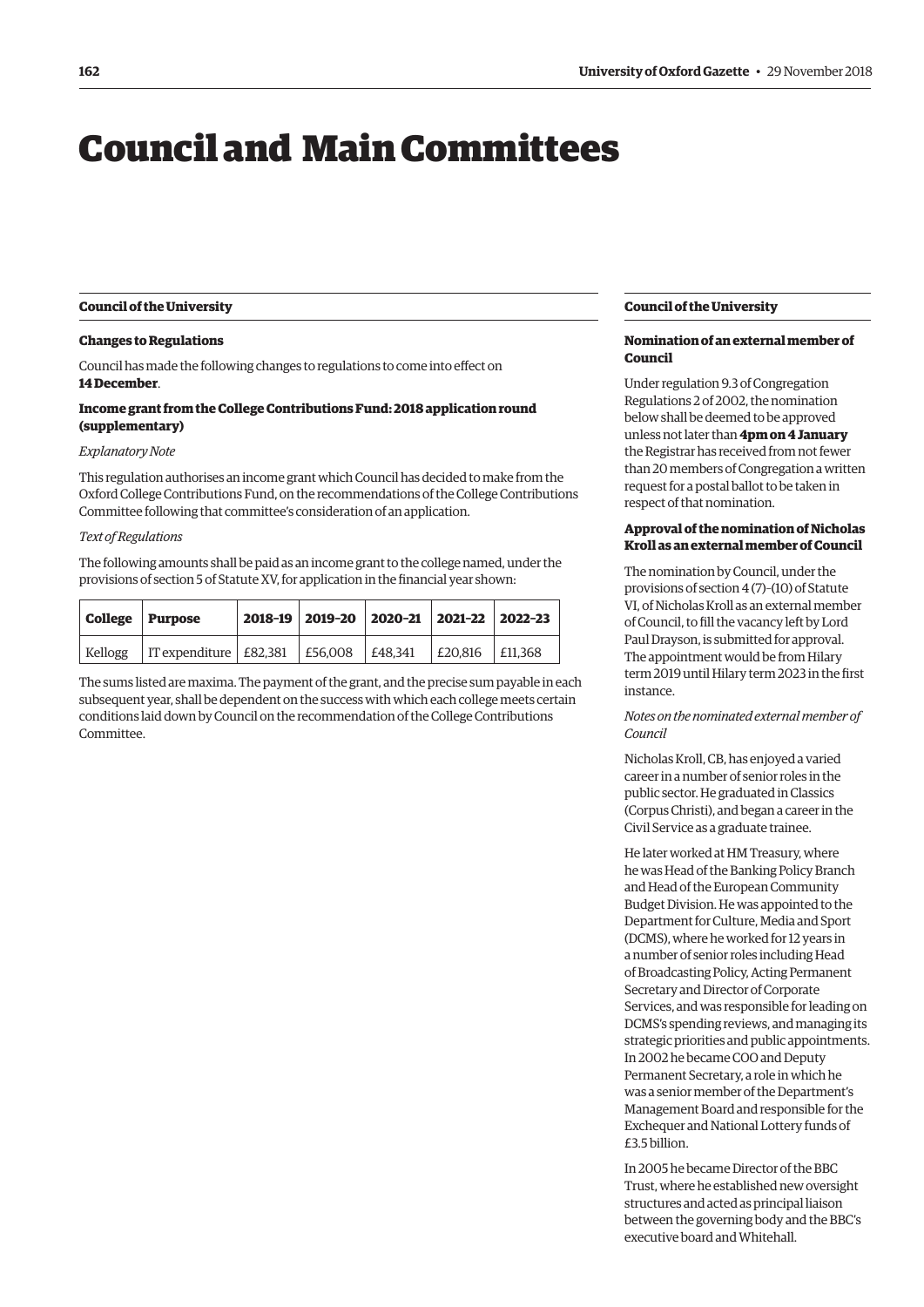<span id="page-2-0"></span>Outside of his professional life Mr Kroll has been a board member of the Hellenic Society, the National Youth Orchestra and the Chelsea and Westminster Hospital Arts Project. He was made a Companion of the Order of the Bath in the 2002 New Year honours.

**Congregation** 27 November

**(1) Declaration of Approval of a Resolution authorising the allocation of space in Trajan House to the Faculty of Philosophy**

#### **(2) Declaration of Approval of a Legislative Proposal: Establishment of the degree of Master of Biology**

#### **(3) Declaration of Approval of a Legislative Proposal: Schedule to the Statutes Part 38: Randall-MacIver Benefaction**

No notice of opposition having been given, the Vice-Chancellor declared approved the Legislative Proposal (1) concerning the allocation of space in Trajan House to the Faculty of Philosophy, the Resolutions (2) concerning the establishment of the degree of Master of Biology and (3) concerning the Schedule to the Statutes Part 38: Randall-MacIver Benefaction.

#### **Council of the University**

#### **Register of Congregation**

The Vice-Chancellor reports that the following names have been added to the Register of Congregation:

Anthony, S, Somerville Bryan, R K, Department of Biochemistry Douglas, A D, Jenner Institute Emary, K R W, Green Templeton Hall, J, Faculty of Clinical Medicine Hallam, H D, University Development **Office** Kasberger, B, Queen's Liu, X, Department of Paediatrics McKeogh, K, New College Maschek, D, Wolfson Muncaster, C C, IT Services Parker, L, Worcester Peters, D, Exeter Straates, N H, St Hugh's

Watson, R, Balliol

#### **Divisional and Faculty Boards**

For changes in regulations for examinations see 'Examinations and Boards' below.

## Notices

#### **General Notices**

#### *Gazette* **publication arrangements**

The final *Gazette* of Michaelmas term will be published on 6 December.

The first *Gazette* of Hilary term will begin on 10 January. The usual deadlines will apply.

#### **Council self-review**

Every three years, Council – the University's executive governing body – undertakes a self-review of its effectiveness in carrying out its responsibilities. As Council completes its 2018 self-review it would like to engage with colleagues across the collegiate University on the matter of information flow, communication and dialogue with Council.

At its Away Day in September, as part of its self-review process, Council identified a number of ways in which the working of Council and its committees could be changed to improve Council's effectiveness. In that discussion, it was agreed by all members of Council that a key area that requires attention is the dialogue between Council and the wider University, including Congregation. It was agreed that it is important to improve the mechanisms that allow an appropriate two-way flow of information.

In order to determine how best to improve these mechanisms a number of workshops will be convened with representative groups including:

- Early-career researchers
- Employees on flexible contracts and teaching-only contracts
- Professional services staff
- Statutory and Associate Professors
- College-only staff

#### WORKSHOPS FOR IMPROVING TWO-WAY **COMMUNICATION**

The first two workshops are scheduled for Monday 10 December. Each workshop will be attended by Council members together with a facilitator and colleagues who wish to engage in the discussion. Further dates will be communicated shortly. If the workshops are successful they may become part of a longer-term solution and a vehicle for engagement in the future.

*Workshop 1: Monday 10 December, Radcliffe Observatory Quarter, 10.30am–12.30pm* 

For professional services staff and employees on flexible contracts and teaching-only contracts

*Workshop 2: Monday 10 December, Old Road Campus, 2–4pm*

#### For early-career researchers

#### *Issues for discussion*:

- What are the key priorities and concerns for the group(s)?
- How might we ensure that they are recognised in the agenda of University business – and if appropriate on Council's agenda?
- How do you like to receive information and updates on the work of Council and the University's strategic direction? What channels of communication work best for you? (Town Hall events, the University website, email, posters, social media, etc)

Alongside the workshops, any member of the collegiate University who wishes to provide input can do so by emailing [council.review@admin.ox.ac.uk.](mailto:council.review@admin.ox.ac.uk)

#### Get involved:

To register your interest in participating in either of the first two workshops please send an email to [council.review@admin.ox.ac.uk.](mailto:council.review@admin.ox.ac.uk)  Please state which workshop you would like to join, together with your job title. Council is keen to engage the full diversity of University staff.

#### Find out more:

For information about Council, its work and [its meetings, please visit www.council.ox.ac.](www.council.ox.ac.uk) uk.

Further background information about the governance of the collegiate University [can be found at www.admin.ox.ac.uk/](www.admin.ox.ac.uk/councilsec/governance) councilsec/governance.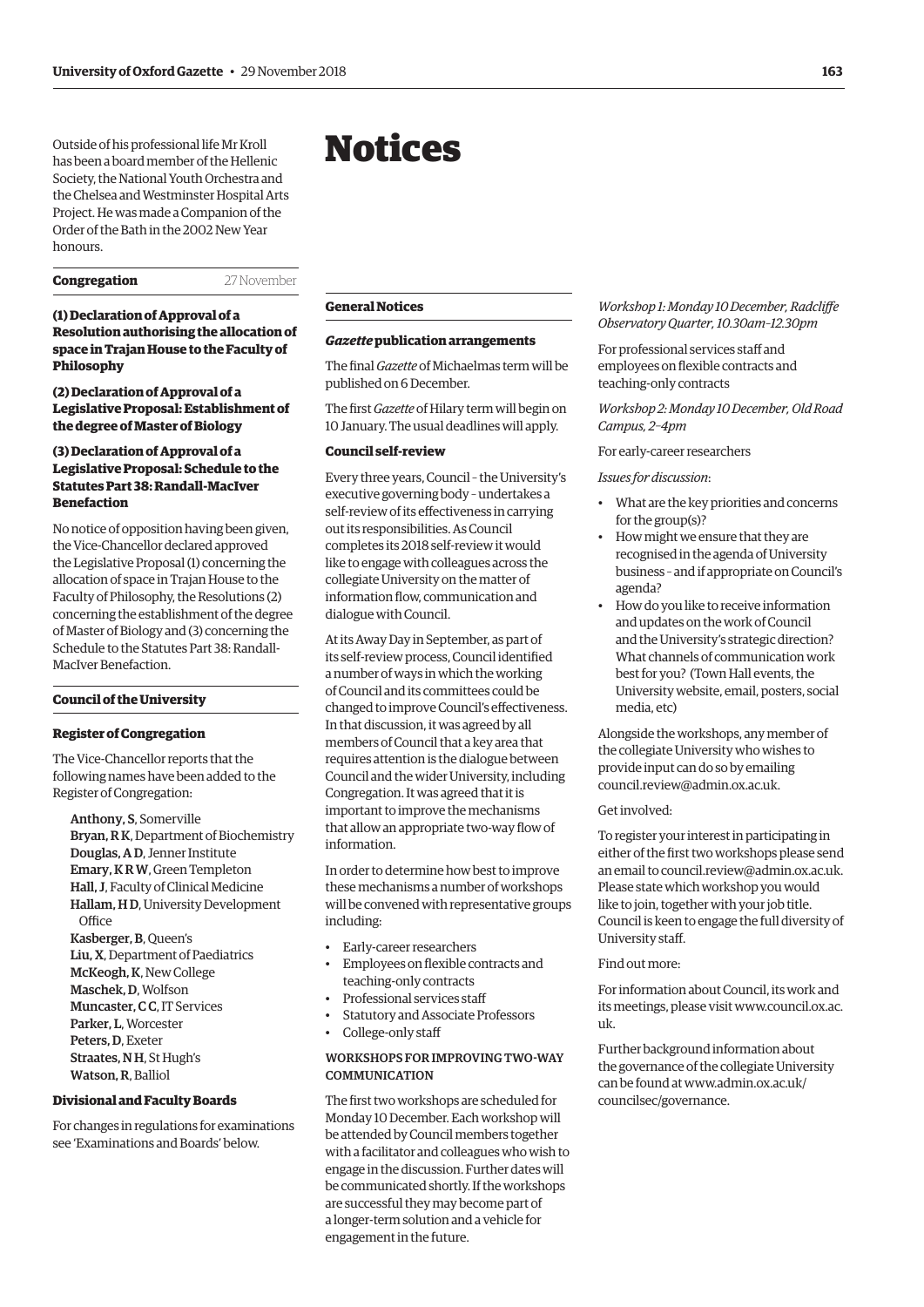#### **Graduate Awards and Prizes**

*This content has been removed as it contains personal information protected under the Data Protection Act.* **Electoral Boards**

#### **Composition of an Electoral Board**

The composition of the electoral boards to the posts below, proceedings to fill which are currently in progress, are as follows:

#### SHAW PROFESSORSHIP OF CHINESE

|                                                                      | Appointed by                   |
|----------------------------------------------------------------------|--------------------------------|
| Warden of St Antony's Vice-Chancellor <sup>1</sup><br>(in the chair) |                                |
| Master of University<br>College                                      | ex officio                     |
| Professor M Smith                                                    | University College             |
| Professor R Sterckx                                                  | Council                        |
| Professor C Nugent                                                   | Council                        |
| Professor K O'Brien                                                  | Humanities Division            |
| Professor U Roesler                                                  | Faculty of Oriental<br>Studies |
| Professor R Chard                                                    | Faculty of Oriental<br>Studies |
| Professor D Meyer                                                    | Faculty of Oriental<br>Studies |

#### PROFESSORSHIP OF INTELLECTUAL PROPERTY AND INFORMATION TECHNOLOGY LAW

|                                          | Appointed by                 | Fr                        |
|------------------------------------------|------------------------------|---------------------------|
| Principal of St Hugh's<br>(in the chair) | Vice-Chancellor <sup>1</sup> | <sup>1</sup> App<br>Statı |
| Master of St Peter's                     | ex officio                   |                           |
| Professor H MacQueen                     | Council                      |                           |
| (Edinburgh)                              |                              |                           |
| Professor T Aplin (KCL)                  | Council                      |                           |
| Professor S Whatmore                     | Social Sciences<br>Division  |                           |
| Professor L Bently                       | Faculty of Law               |                           |
| (Cambridge)                              |                              |                           |
| <b>Professor A Davies</b>                | Faculty of Law               |                           |
| Professor S Enchelmaier                  | Faculty of Law               |                           |
| Dr D Leczykiewicz                        | St Peter's                   |                           |

#### *Corrigendum*: NOLLOTH PROFESSORSHIP OF THE PHILOSOPHY OF THE CHRISTIAN RELIGION

#### *Appointed by*

| Professor R Surender Vice-Chancellor   |                     |
|----------------------------------------|---------------------|
| Professor G Rodriguez Provost of Oriel |                     |
| Pereyra                                |                     |
| Professor K O'Brien                    | Humanities Division |
| Professor A Chignell                   | Faculty of Theology |
|                                        | and Religion        |
| Professor G Ward                       | Faculty of Theology |
|                                        | and Religion        |
| Professor S Mulhall                    | Faculty of          |
|                                        | Philosophy          |
| Professor E Stump                      | Council             |
| Professor W Wood                       | Council             |
| Mrs I Kerkhecker                       | Oriel               |
|                                        |                     |

#### PROFESSORSHIP OF PURE MATHEMATICS

|                                                     | Appointed by         |
|-----------------------------------------------------|----------------------|
| Professor A Trefethen. Vice-Chancellor <sup>1</sup> |                      |
| PVC (in the chair)                                  |                      |
| Professor H Viles                                   | Provost of Worcester |
| Professor E Suli                                    | Worcester            |
| Professor W Werner                                  | Council              |
| Professor R Rougier                                 | Council              |
| Professor D Bradley                                 | <b>MPLS</b> Division |
| Professor M Bridson                                 | Institute of         |
|                                                     | Mathematics          |
| Professor B Green                                   | Institute of         |
|                                                     | Mathematics          |
| Professor Dame                                      | Institute of         |
| Frances Kirwan                                      | Mathematics          |
|                                                     |                      |

pointed by the Vice-Chancellor under the provisions of  $\overline{\text{S}}$ ute IX, Sect 10 and 11.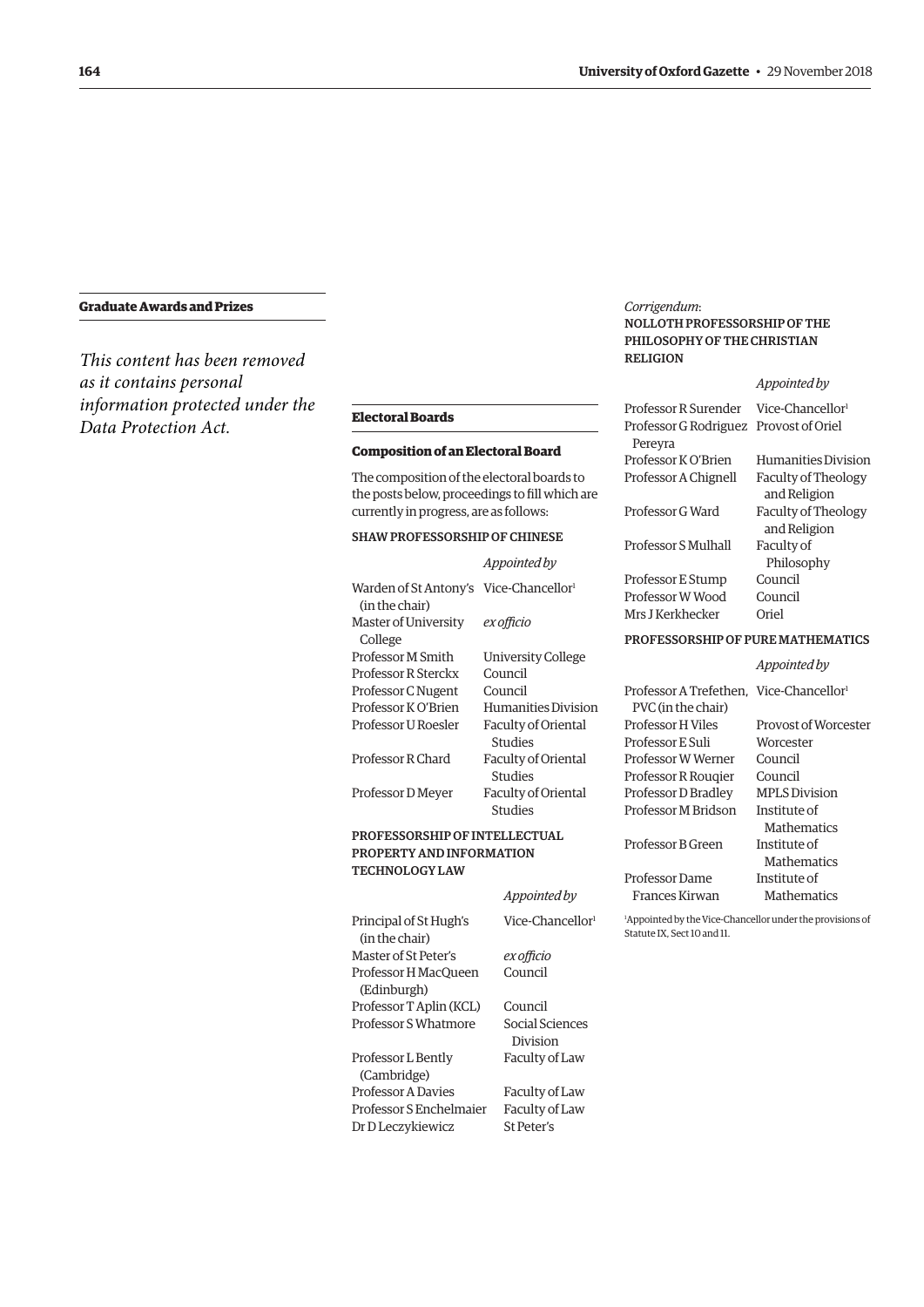## <span id="page-4-0"></span>Examinations and Boards

**Examinations for the Degree of Doctor of Philosophy**

*This content has been removed as it contains personal information protected under the Data Protection Act.*

#### **Examinations for the Degree of Master of Philosophy**

*This content has been removed as it contains personal information protected under the Data Protection Act.*

#### **Changes to Examination Regulations**

For the complete text of each regulation listed below and a listing of all changes to regulations for this year to date, please see [https://gazette.web.ox.ac.uk/examination](https://gazette.web.ox.ac.uk/examination-regulations-0)regulations-0.

### **Medical Sciences**

- MSC IN INTEGRATED IMMUNOLOGY I minor amendment to assessment title
- MSC IN INTEGRATED IMMUNOLOGY II amendment to deadline for dissertation submission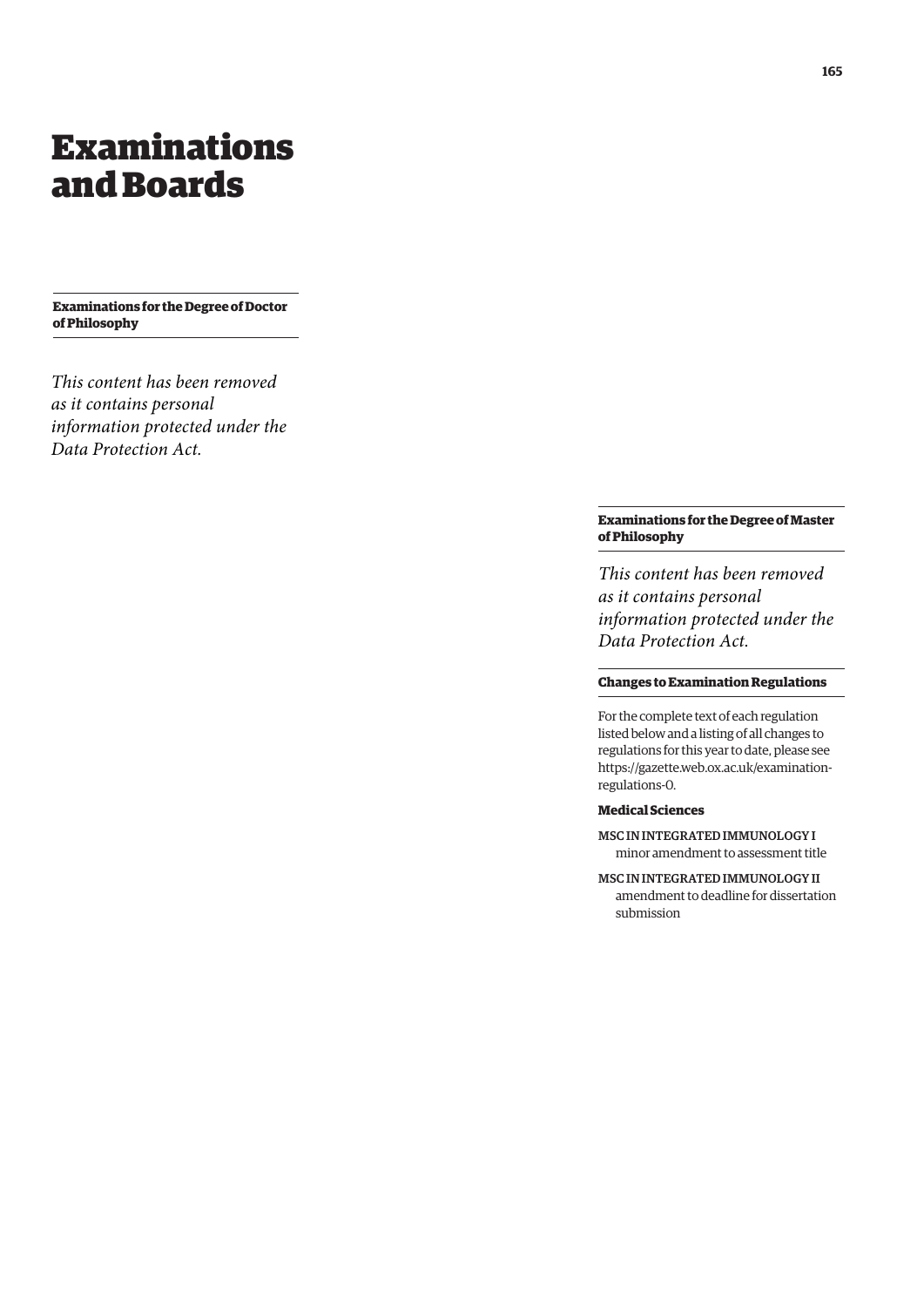## <span id="page-5-0"></span>Advertisements

#### **Advertising enquiries**

*Email*: [gazette.ads@admin.ox.ac.uk](mailto:gazette.ads@admin.ox.ac.uk) *Telephone*: 01865 (2)80548 *Web*[: https://gazette.web.ox.ac.uk/classified](https://gazette.web.ox.ac.uk/classified-advertising-gazette)advertising-gazette

#### **Deadline**

Advertisements are to be received by **noon on Wednesday** of the week before publication (ie eight days before publication). Advertisements must be submitted online.

#### **Charges**

Commercial advertisers: £30 per insertion of up to 70 words, or £60 per insertion of 71–150 words.

Private advertisers: £20 per insertion of up to 70 words, or £40 per insertion of 71–150 words.

See our website for examples of whether an advertisement is considered commercial [or private: https://gazette.web.ox.ac.uk/](https://gazette.web.ox.ac.uk/classified-advertising-gazette) classified-advertising-gazette.

#### **Miscellaneous**

**Advertisers are asked to note** that the final *Gazette* of Michaelmas term will be published on 6 December. Publication for Hilary term will begin on 10 January. The usual deadline will continue to apply (see above).

**Join Oxford Bach Choir.** Would you like to sing with a respected mixed-voice choir that has a choral tradition going back over 100 years? Meet like-minded musicians and perform the great choral works with leading orchestras and soloists. Prospective members in all voice parts are invited to our open rehearsal on 14 Jan and/or to audition on 12, 14 or 18 Jan. Details at [www.](http://www.oxfordbachchoir.org/join.html) [oxfordbachchoir.org/join.html or](http://www.oxfordbachchoir.org/join.html) from [membership@oxfordbachchoir.org.](mailto:membership@oxfordbachchoir.org)

**The Anchor pub**, dining rooms and terrace – close to Jericho. We serve simple, honest, fresh food with daily changing seasonal specials, an extensive wine list and great beer. Our 2 private dining rooms can seat 14 and 16 and are available for meetings or dinner parties. We are open 9am–11pm Mon–Fri and 8am–11pm Sat and Sun. 2 Hayfield Rd, Oxford OX2 6TT. Tel: [01865 510282. Web: www.theanchoroxford.](www.theanchoroxford.com) com.

#### **Would you love to be more creative?** Be In

Art runs fun, expressive and non-intimidating painting courses. These are for you if you are an absolute beginner or you are looking to get back into painting again. After just a few hours you will leave feeling relaxed, energised, accomplished and inspired. Curious? For more information visit [www.be-in-art.co.uk](http://www.be-in-art.co.uk)  or contact [jane@beinart.co.uk. Co](mailto:jane@beinart.co.uk)urses and lessons held in Headington, Oxford.

**Stone Pine Design** card publisher specialising in wood engraving, linocuts and Oxfordshire. Beautifully produced, carefully selected designs by internationally renowned artists. Web: [www.stonepinedesign.co.uk.](http://www.stonepinedesign.co.uk)

**St Giles' Parish Rooms for hire**. Ideally located close to the city centre at 10 Woodstock Rd OX2 6HT. There is a main hall and a meeting room that can be hired together or separately, and full kitchen facilities. For enquiries regarding availability and to arrange a site visit, contact Meg Peacock, Benefice [Manager: 07776 588712 or sgsm.benefice.](mailto:sgsm.benefice.manager@gmail.com) manager@gmail.com.

#### **Groups and societies**

**The Oxford University Newcomers' Club**  at the University Club, 11 Mansfield Rd, OX1 3SZ, welcomes the wives, husbands or partners of visiting scholars, of graduate students and of newly appointed academic and administrative members of the University. We offer help, advice, information and the opportunity to meet others socially. Informal coffee mornings are held in the club every Wednesday 10.30am–noon (excluding the Christmas vacation). Newcomers with children (aged 0–4) meet every Fri in term 10.15am–11.45am. We have a large programme of events including tours of colleges, museums and other places of interest. Other term-time activities include a book group, informal conversation group, garden group, antiques group, an opportunity to explore Oxfordshire and an Opportunities in Oxford group. Visit our website: [www.newcomers.ox.ac.uk.](http://www.newcomers.ox.ac.uk) 

**Oxford Research Staff Society** (OxRSS) is run by and for Oxford research staff. It provides researchers with social and professional networking opportunities, and a voice in University decisions that affect them. Membership is free and automatic for all research staff employed by the University of Oxford. For more information and to keep

up to date, see: web: [www.oxrss.ox.ac.uk;](http://www.oxrss.ox.ac.uk)  Facebook: [http://fb.me/oxrss; Tw](http://fb.me/oxrss)itter: @ [ResStaffOxford; mailing list: researchstaff](mailto:researchstaff-subscribe@maillist.ox.ac.uk)subscribe@maillist.ox.ac.uk.

#### **Restoration and Conservation of Antique Furniture**

**John Hulme** undertakes all aspects of restoration. 30 years' experience. Collection and delivery. For free advice, telephone or write to the Workshop, 11A High St, Chipping Norton, Oxon, OX7 5AD. Tel: 01608 641692.

#### **Sell your unwanted books**

**Sell your unwanted books** at competitive prices. If you need extra space or are clearing college rooms, a home or an office, we would be keen to quote for books and CDs. Rare items and collections of 75 or more wanted if in VG condition; academic and non-academic subjects. We can view and collect. Contact Graham Nelson at History Bookshop Ltd on 01451 821660 or [sales@historybookshop.com.](mailto:sales@historybookshop.com)

#### **Antiques bought and sold**

**Wanted and for sale** – quality antiques such as furniture, fire guards, grates and related items, silver, pictures, china and objects d'art. Please contact Greenway Antiques of Witney, 90 Corn Street, Witney OX28 6BU on 01993 705026, 07831 585014 or email [jean\\_greenway@hotmail.com.](mailto:jean_greenway@hotmail.com)

#### **Services Offered**

**Big or small, we ship it all**. Plus free pick up anywhere in Oxford. Also full printing services available (both online and serviced), 24-hour photocopying, private mailing addresses, fax bureau, mailing services and much more. Contact or visit Mail Boxes Etc, 266 Banbury Rd, Oxford. Tel: 01865 514655. Fax: 01865 514656. Email: [staff@mbesummertown.co.uk.](mailto:staff@mbesummertown.co.uk)  Also at 94 London Rd, Oxford. Tel: 01865 [741729. Fax: 01865 742431. Email: staff@](mailto:staff@mbeheadington.co.uk) mbeheadington.co.uk.

**Airport transfer/chauffeur service**. If you are looking for a reliable and experienced transfer service I would be happy to discuss your needs. Last year I handled 328 airport transfers successfully and I have over 20 years' experience. Account customers welcome and all major credit cards accepted. Let my comfortable Audi A8 take you to Heathrow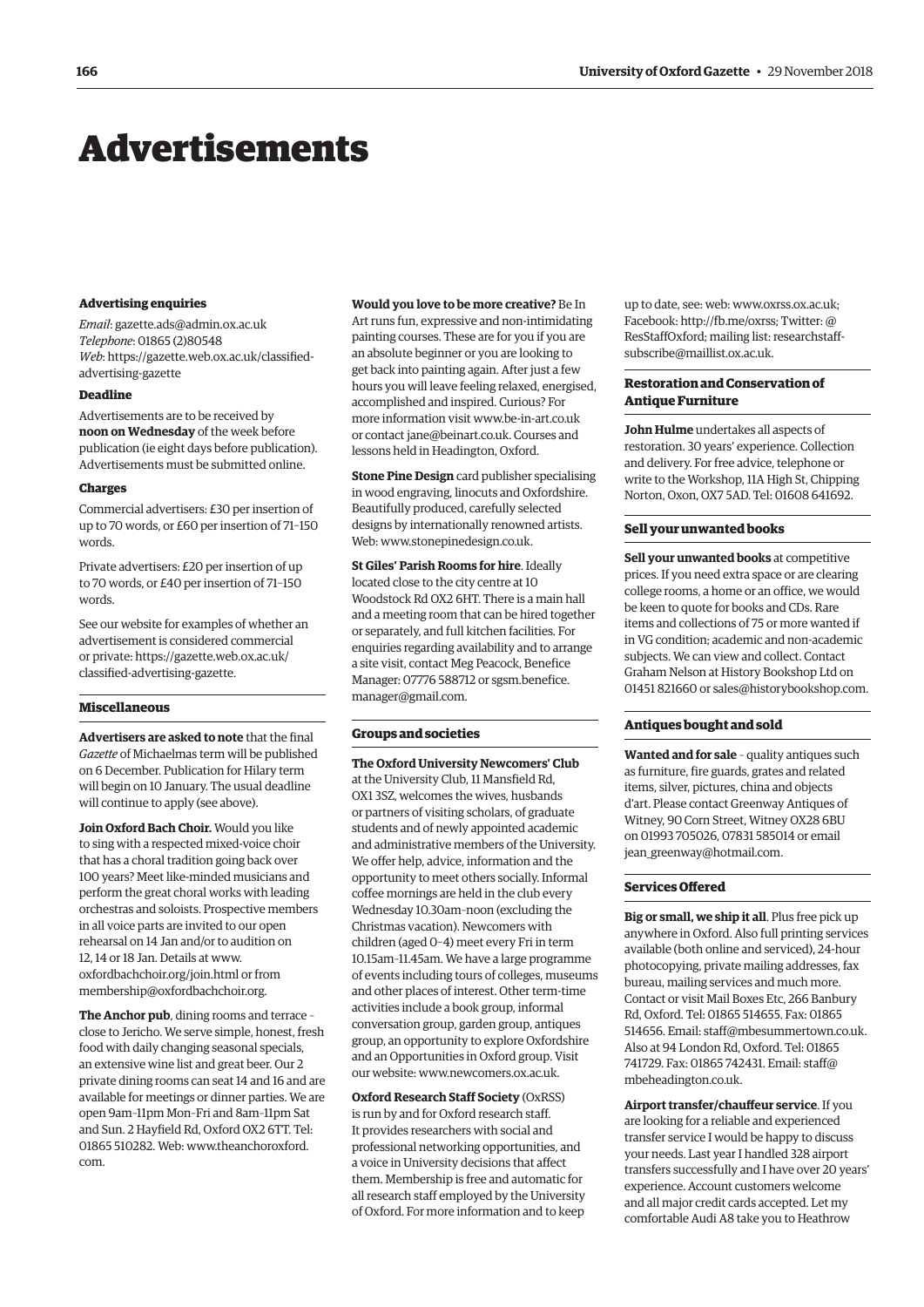for £75! Contact Tim Middleton. Tel: 07751 [808763 or email: timothy.middleton2@](mailto:timothy.middleton2@btopenworld.com) btopenworld.com.

#### **Independent Pensions and Financial**

**Advice**. Austin Chapel Independent Financial Advisers LLP provide bespoke pensions and financial advice to staff working for the University of Oxford. We provide Annual Allowance and Lifetime Allowance pension tax mitigation advice and calculations. In addition, we can provide projections of future pension benefits to ensure your retirement plans are on course to meet your retirement income requirements. We also offer an independent investment review service to help ensure that your investment portfolio still meets your current attitude to risk and is tax efficient. The initial meeting can be held at your workplace, home or our central Oxford offices. There is no cost for the initial meeting. For more information contact Gary [O'Neill on 01865 304094 or email gary.oneill@](mailto:gary.oneill@austinchapel.co.uk) austinchapel.co.uk.

**Hope Services** is a family-run typesetting company established more than 35 years ago. Based in the heart of Oxfordshire, we specialise in the styling and production of published material. We regularly work on all types of publications including early learning teaching titles; single-author, first-time novels and novellas; academic law books and journals; and social, financial and technical reports. We would be happy to discuss and develop your ideas, and provide you with an individual quote. Please feel free to contact us at Hope Services (Abingdon) Ltd. Tel: 01235 530439. Web: [www.hopeservices.co.uk. Em](http://www.hopeservices.co.uk)ail: [mark.harvey@hopeservices.co.uk.](mailto:mark.harvey@hopeservices.co.uk)

#### **Houses to Let**

**Bright fully furnished house** with garden and 2 double bedrooms available to let on a short- or long-term basis. Ideal for academic visitors, visiting friends or family. Moments from the vibrant Cowley Rd, and just a 10-min walk to Oxford city centre. Open-plan living/ dining area; modern kitchen and bathroom; enclosed private garden with lawn, decking and outdoor seating. Fast Wi-Fi. Bills included. Email [jamie.vicary@cs.ox.ac.uk fo](mailto:jamie.vicary@cs.ox.ac.uk)r more information.

#### **Accommodation Offered**

**Visiting academics welcomed** as paying guests for short or long stays in comfortable home of retired academic couple. Situated in quiet, leafy close in north Oxford within easy distance of main University buildings, town centre, river, shops and restaurants. Rooms have free TV, Wi-Fi, refrigerator, microwave, kettle, tea, coffee, central heating. Linen, cleaning, breakfast all included in the very moderate terms. Email: [DVL23@me.com.](mailto:DVL23@me.com)

**scottfraser** – market leaders for quality Oxfordshire property. Selling, letting, buying, renting, investing – we are here to help. Visit [www.scottfraser.co.uk fo](http://www.scottfraser.co.uk)r more information or call: Headington sales: 01865 759500; Summertown sales: 01865 553900; East Oxford sales: 01865 244666; Witney sales: 01993 705507; Headington lettings: 01865 761111; Summertown lettings: 01865 554577; East Oxford and student lettings: 01865 244666; Witney lettings: 01993 777909.

**Vegan/veggie lodger required** for furnished first-floor flatlet in vegan household (including dog) 12 miles north of Oxford, 7 miles west of Bicester. Shared access leading to door into lobby, bed-sitting room with en-suite shower/loo and brand-new kitchen (sole use). Buses to Oxford, Bicester and Banbury, train station (Oxford, Banbury). Parking. £600 pcm inclusive of utilities and council tax. Available from Dec. References required. Jenny [Tamblyn: 07773 262099; jennyjtamblyn@](mailto:jennyjtamblyn@gmail.com) gmail.com.

#### **Accommodation for visiting academics**.

Self-contained unit of double en-suite bedroom, sitting/dining room and kitchen (hob, oven, fridge/freezer, washing machine) in striking modern house on western outskirts of Oxford. Television, internet, heating, electricity, bed linen and towels included. Bus service to Oxford centre or scenic walk/cycle across water-meadows. Non-smokers only, maximum let 3 months. Single occupancy, £900 pm; double occupancy, £950. Tel: 01865 [721644. Email: richard.gilliane@btinternet.](mailto:richard.gilliane@btinternet.com) com.

#### **Self-catering Apartments**

**Visiting Oxford?** Studio, 1-, 2- and 3-bed properties conveniently located for various colleges and University departments. Available from 1 week to several months. Apartments are serviced, with linen provided and all bills included. Details, location maps and photos can be found on our website at [www.](http://www.shortletspace.co.uk) [shortletspace.co.uk. Co](http://www.shortletspace.co.uk)ntact us by email on [stay@shortletspace.co.uk or](mailto:stay@shortletspace.co.uk) call us on 01993 811711.

**Shortlet studios** for singles or couples needing clean, quiet self-catering accommodation for weeks or months. Handy for High St (town, colleges), Cowley Rd (shops, restaurants), University sportsground (gym, pool), Oxford Brookes campuses, buses (London, airports, hospitals). Modern, selfcontained, fully furnished including cooking and laundry facilities, en-suite bathroom, Wi-Fi broadband, TV/DVD/CD, central heating, cleaning and fresh linen weekly. Off-road parking for cars and bikes. Taxes and all bills [included. Enquiries: stay@oxfordbythemonth.](mailto:stay@oxfordbythemonth.com) com.

**Looking for 5-star serviced accommodation** right in the heart of the city? Swailes Suites

offer city centre, award-winning maisonettes and apartments providing that 'home from home' feel that will help you get the most out of your stay. The Swailes Suites 'easy in, easy out' flexible booking arrangements, from 3 days to 6 months, together with good transport links make arrival and departure hassle-free. Check out our website at [www.](http://www.swailessuites.co.uk) [swailessuites.co.uk, co](http://www.swailessuites.co.uk)ntact Debbie on 01865 318547 or email [debbie@nops.co.uk. Of](mailto:debbie@nops.co.uk)fice established more than 25 years in 47 Walton Street, Jericho, OX2 6AD.

**The Tidmarsh** is the only Visit England 5-star, Gold Award-rated self-catering accommodation in Oxford city centre. Quiet central location, overlooking the Castle Mound, ideal for short-term professional and academic lets. 1 bedroom with highest-quality furnishings; fully fitted kitchen; all utilities included; linen change each week. Owners manage all duties themselves to ensure that quality is maintained. Web: [www.pmcdomus.](http://www.pmcdomus.co.uk) co.uk. Email: [pat@pmcdomus.co.uk. Te](mailto:pat@pmcdomus.co.uk)l: 01869 277557.

#### **Holiday Lets**

**Cornwall cottage** and restored chapel in quiet hamlet on South West Coast Path within 100m of the sea and minutes from Caerhays and Heligan. Each property sleeps 6. Comfortably furnished, c/h, wood burner and broadband. Ideal for reading, writing, painting, walking, bathing, bird watching. Beautiful beach perfect for bucket and spade family holidays. Short winter breaks available from £250. Tel: 01865 558503 or 07917 864113. Email: [gabriel.amherst@btconnect.com. Se](mailto:gabriel.amherst@btconnect.com)e: [www.](http://www.cornwallcornwall.com) [cornwallcornwall.com.](http://www.cornwallcornwall.com)

**Choose from over 11,000 holiday villas**  and apartments in Spain with Clickstay. We make it easy for you to make the perfect choice with our verified renter reviews and a dedicated customer services team. You can choose from modern apartments in Mallorca to whitewashed traditional fincas in Tenerife from just £73 pw! Many of our rental properties have private pools, sea views and large gardens with BBQ facilities. See: [www.](http://www.clickstay.com/spain) [clickstay.com/spain.](http://www.clickstay.com/spain)

#### **Property for Sale**

**Mosaics, Oxford** – an exciting new development and demonstrator NHS Healthy New Town – within easy reach of the city and Headington via networks of cycle routes and public transport. Stylish and architecturally elegant properties: from 1-bedroom modern apartments to spacious detached family houses. Show apartment and home open daily 10am–5.30pm. Help to Buy available. Contact Savills: 01865 269010. For more information see: [http://mosaicsoxford.co.uk.](http://mosaicsoxford.co.uk)